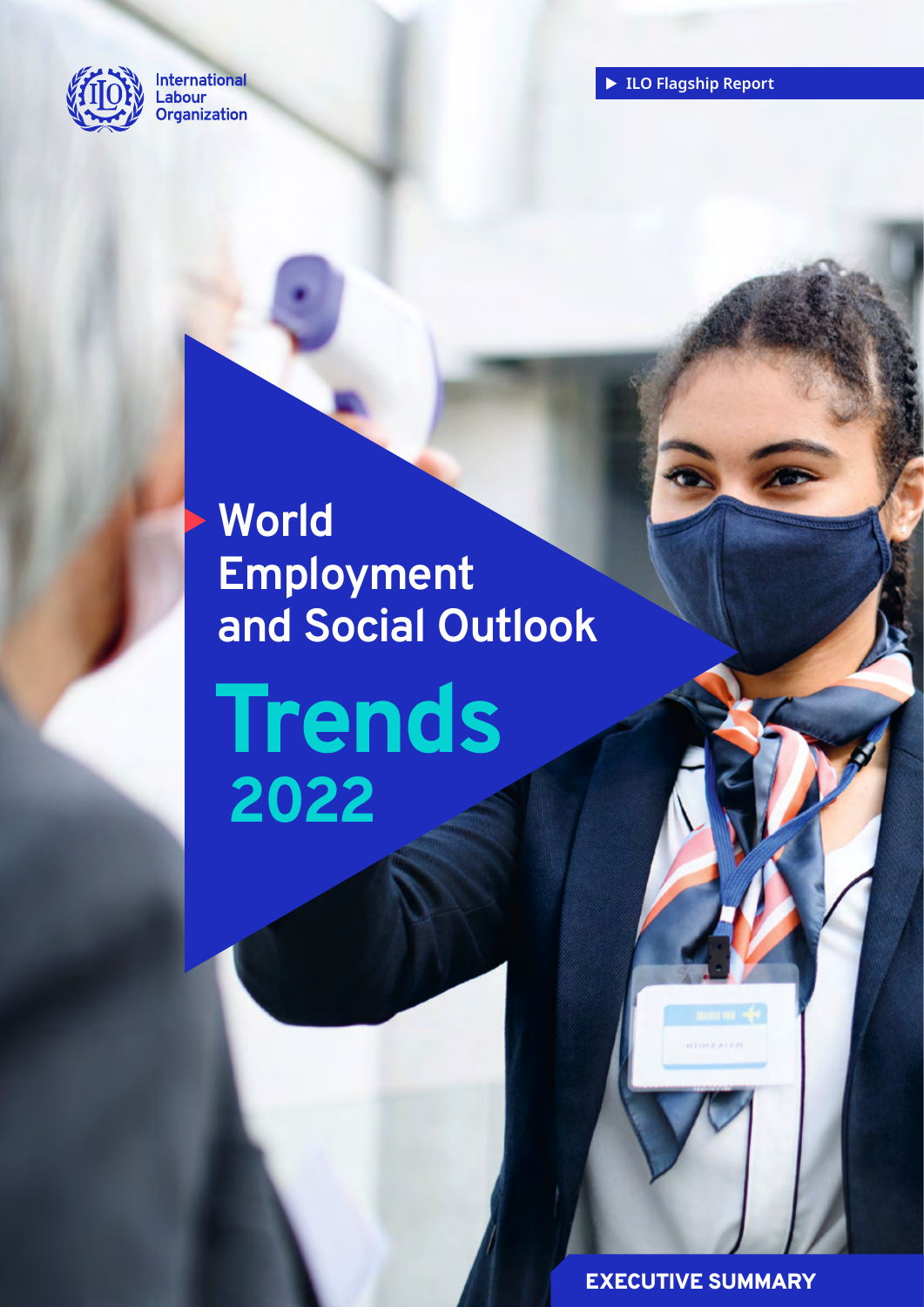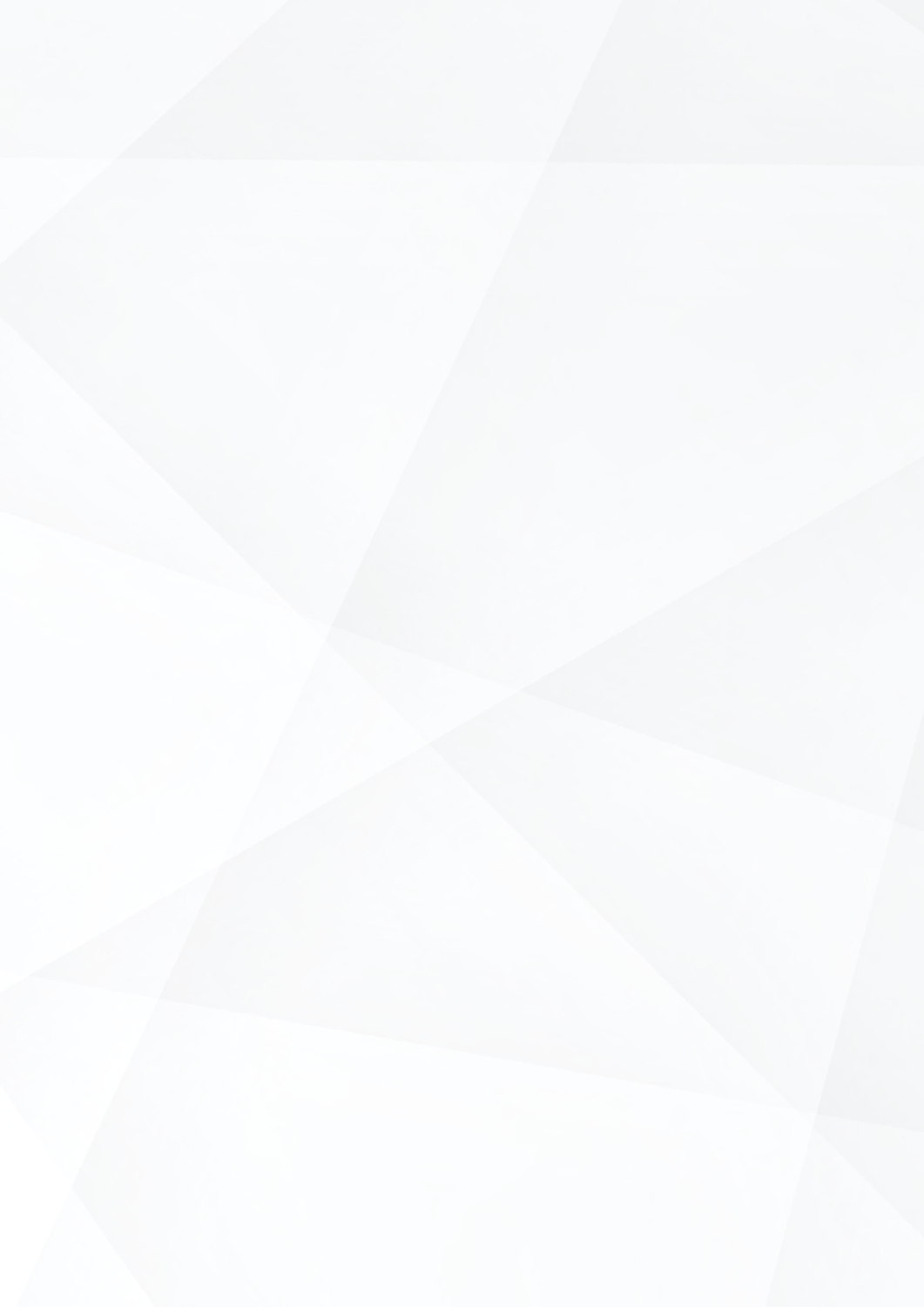### **As the pandemic persists, global labour markets struggle to recover**

**The COVID-19 pandemic dominated the global economy for a second year in 2021, preventing a full and balanced recovery of labour markets.** The pace at which economic activity has recovered has depended largely on the extent to which the virus has been contained, such that the recovery is following different patterns across geographies and sectors. However, every new outbreak brings setbacks. Many gains in decent work made before the pandemic have been significantly impacted upon, and pre-existing decent work deficits are dampening the prospects of a sustainable recovery in many regions.

**The global labour market outlook has deteriorated since the ILO's last projections; a return to pre-pandemic performance is likely to remain elusive for much of the world over the coming years.** On the basis of the latest economic growth forecasts, the ILO is projecting that total hours worked globally in 2022 will remain almost 2 per cent below their pre-pandemic level when adjusted for population growth, corresponding to a deficit of 52 million full-time equivalent jobs (assuming a 48-hour working week). Global unemployment is projected to stand at 207 million in 2022, surpassing its 2019 level by some 21 million. This outlook represents a substantial deterioration since the projections made in the previous edition of *World Employment and Social Outlook: Trends* published in June 2021, when the shortfall in working hours relative to the fourth quarter of 2019 was projected to narrow to less than 1 per cent in 2022.

**Recovery patterns vary significantly across regions, countries and sectors.** Since the onset of the recovery, employment growth trends in low- and middle-income countries have remained significantly below those observed in richer economies, owing largely to the lower vaccination rates and tighter fiscal space in developing countries. The impact has been particularly serious for developing nations that experienced higher levels of inequality, more divergent working conditions and weaker social protection systems even before the pandemic.

**Overall, key labour market indicators in all regions** – **Africa, the Americas, the Arab States, Asia and the Pacific, and Europe and Central Asia** – **have yet to return to pre-pandemic levels.**  For all regions, projections to 2023 suggest that a full recovery will remain elusive. The European and Pacific regions are projected to come closest to that goal, whereas the outlook is the most negative for Latin America and the Caribbean and for South-East Asia. All regions face severe downside risks to their labour market recovery that stem from the ongoing impact of the pandemic. Moreover, the pandemic is structurally altering labour markets in such ways that a return to pre-crisis baselines may well be insufficient to make up for the damage caused by the pandemic.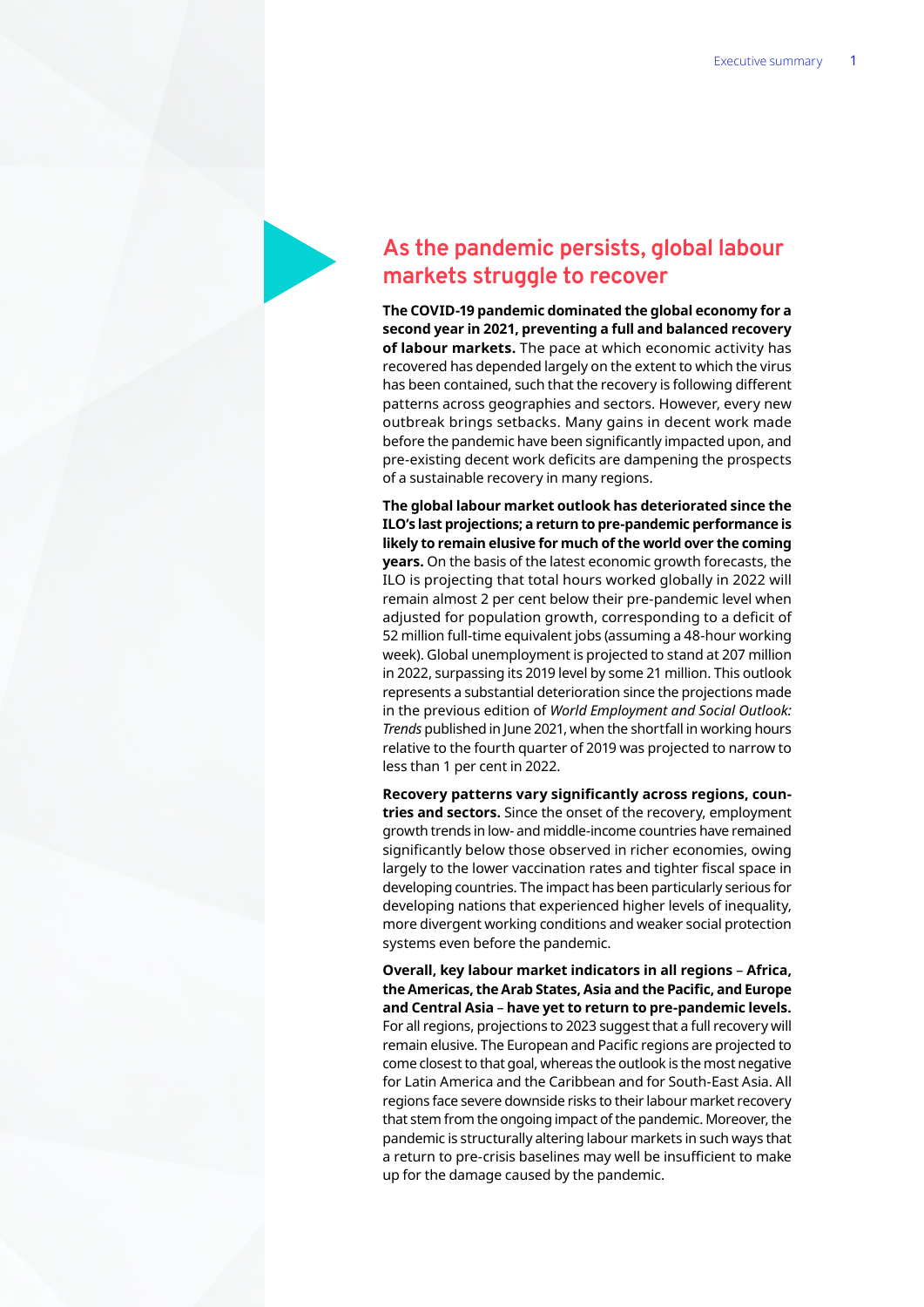#### **Pandemic disruptions, structural deficiencies and new risks reduce the potential for decent work to be created**

**Underlying structural deficiencies and inequalities are amplifying and prolonging the adverse impact of the crisis.** The large informal economy in many developing countries is impairing the efficacy of some policy instruments, since informal enterprises have been less able to access formal lines of credit or COVID-19-related government support. Thus relief measures have been less likely to reach those in need, and inequities within countries have worsened. Smaller businesses have experienced greater declines in employment and working hours than have larger ones.

**Developing economies that rely on exports of labour-intensive goods or commodities have particularly struggled to adjust to volatile demand resulting from pandemic-related shifts in economic growth.** Tourism-dependent economies are suffering heavily from border closures and lost revenues.

**Employment losses and reductions in working hours have led to reduced incomes.** In developing countries, in the absence of comprehensive social protection systems that can provide adequate benefits to stabilize incomes, this has compounded the financial stress of already economically vulnerable households, with cascading effects on health and nutrition. The pandemic has pushed millions of children into poverty, and new estimates suggest that, in 2020, an additional 30 million adults fell into extreme poverty (living on less than US\$1.90 per day in purchasing power parity) while being out of paid work. In addition, the number of extreme working poor – workers who do not earn enough through their work to keep themselves and their families above the poverty line – rose by 8 million.

**The asymmetric recovery of the global economy has started to cause long-term knock-on effects, in terms of persistent uncertainty and instability, that could derail the recovery.** Changes in market demand and rising online services, skyrocketing trading costs and pandemicinduced changes in labour supply have all created bottlenecks in manufacturing, impeding the return to pre-pandemic labour market conditions. Intense and prolonged supply chain shocks are creating uncertainty in the business climate and could lead to a reconfiguration of the geography of production, with significant implications for employment.

**The rise in prices of commodities and essential goods, while labour markets remain far from recovered, significantly reduces disposable income and thereby adds to the cost of the crisis.** Going forward, macro-policymakers face difficult choices, with important international spillovers. If and when there are signs of rising inflation expectations, calls for monetary and fiscal policy to be tightened at a faster rate can be expected to multiply. At the same time, given the asymmetric nature of the recovery, policy tightening would hit low-income households particularly severely, meaning that attention will need to be devoted to maintaining adequate levels of social protection.

**The recovery of labour demand to pre-crisis levels can be expected to take time, which will slow growth in employment and working hours.** The sluggish and uneven recovery of working hours in 2021 kept labour incomes subdued. Since most workers in the world had insufficient, if any, income replacement, households were required to run down their savings. The effect has been particularly pronounced in developing countries, where the share of economically vulnerable populations is larger and the size of stimulus packages has been smaller. The consequent loss in income has further depressed aggregate demand, creating a vicious circle that underscores the need for concerted policies to expedite labour market recovery, tackle inequities and return the global economy to a path of sustainable growth.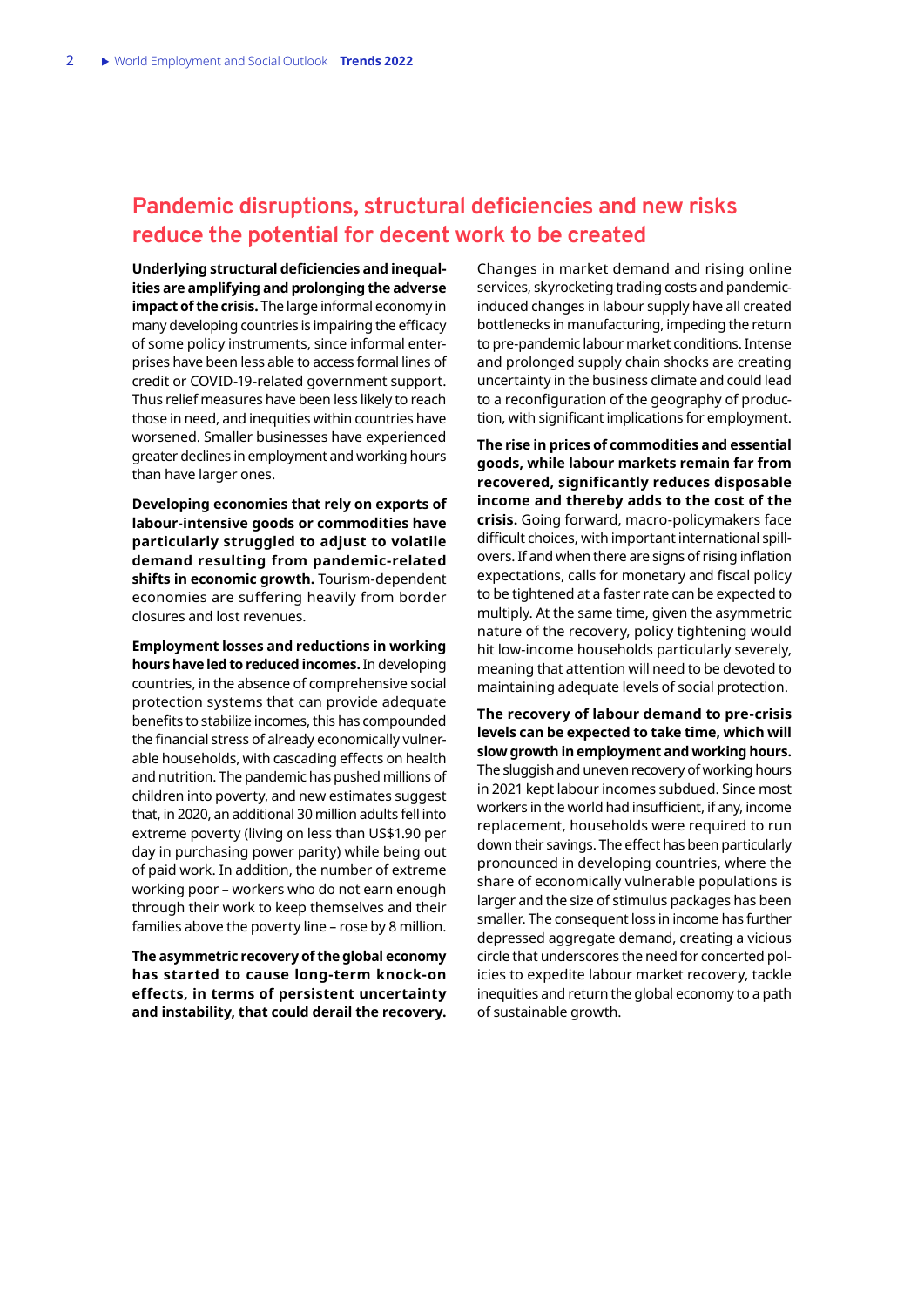#### **Labour market recovery is unequal and incomplete**

**In 2022, ILO projections suggest that there will be a working-hour deficit equivalent to 52 million full-time jobs jobs owing to crisis-induced labour market disruptions.** Although this figure is a sizeable improvement on 2021, when hours worked adjusted for population growth stood below their level in the fourth quarter of 2019 by the equivalent of 125 million full-time jobs (assuming a 48-hour working week), it remains extremely high. In 2022, the employment-to-population ratio is projected to stand at 55.9 per cent – that is, 1.4 percentage points below its 2019 level.

**Many of those who left the labour force have not come back, so the level of unemployment still underestimates the full employment impact of the crisis.** The global labour force participation rate, having fallen by close to 2 percentage points between 2019 and 2020, is projected to recover only partially to just below 59.3 per cent by 2022, around 1 percentage point below its 2019 level. The global unemployment rate is projected to remain above its 2019 level until at least 2023. The total number of the unemployed is projected to decline by 7 million in 2022 to 207 million; in comparison, the 2019 figure was 186 million.

**Labour market recovery is fastest in highincome countries.** These account for about half of the global decline in unemployment between 2020 and 2022 while constituting only around a fifth of the global labour force. By contrast, since the onset of the pandemic lower-middle-income countries have fared the worst, and they are also seeing the slowest recovery.

**The recovery is unequal within countries.** The disproportionate impact of the pandemic on women's employment is projected to narrow at the global level over the coming years, but a sizeable gap is nevertheless projected to remain. The disparity is most pronounced in uppermiddle-income countries, where women's employment-to-population ratio in 2022 is projected to be 1.8 percentage points below its 2019 level, versus a gap of only 1.6 percentage points for men, despite women having an employment rate 16 percentage points below that of men to start with. The closing of schools, colleges and skillstraining institutions for prolonged periods in many countries has weakened learning outcomes, and this will have cascading long-term implications for the employment and further education and training of young people, especially those who have had limited or no access to online learning opportunities. Moreover, informal wage employment still trails its pre-crisis level by 8 per cent. Ownaccount and contributing family work, which are often characterized by poor working conditions, were on a declining trend before the crisis. The increase in the incidence of such work in 2020 is estimated to have persisted in 2021.

**The pandemic has started to induce economic changes that could become structural, with enduring implications for labour markets.** The confluence of various macroeconomic trends is creating uncertainty around whether the drop in working hours, employment and labour force participation is temporary, or whether the pandemic is expediting more structural labour market exits or labour-saving transformations – each of those requiring different courses of action. The pandemic is deepening various forms of inequality, from exacerbating gender inequity to widening the digital divide. Changes in the composition of employment relationships – such as reliance on informal self-employment to earn a living, the rise in remote work, and various trends with regard to temporary work – all risk impairing the quality of working conditions.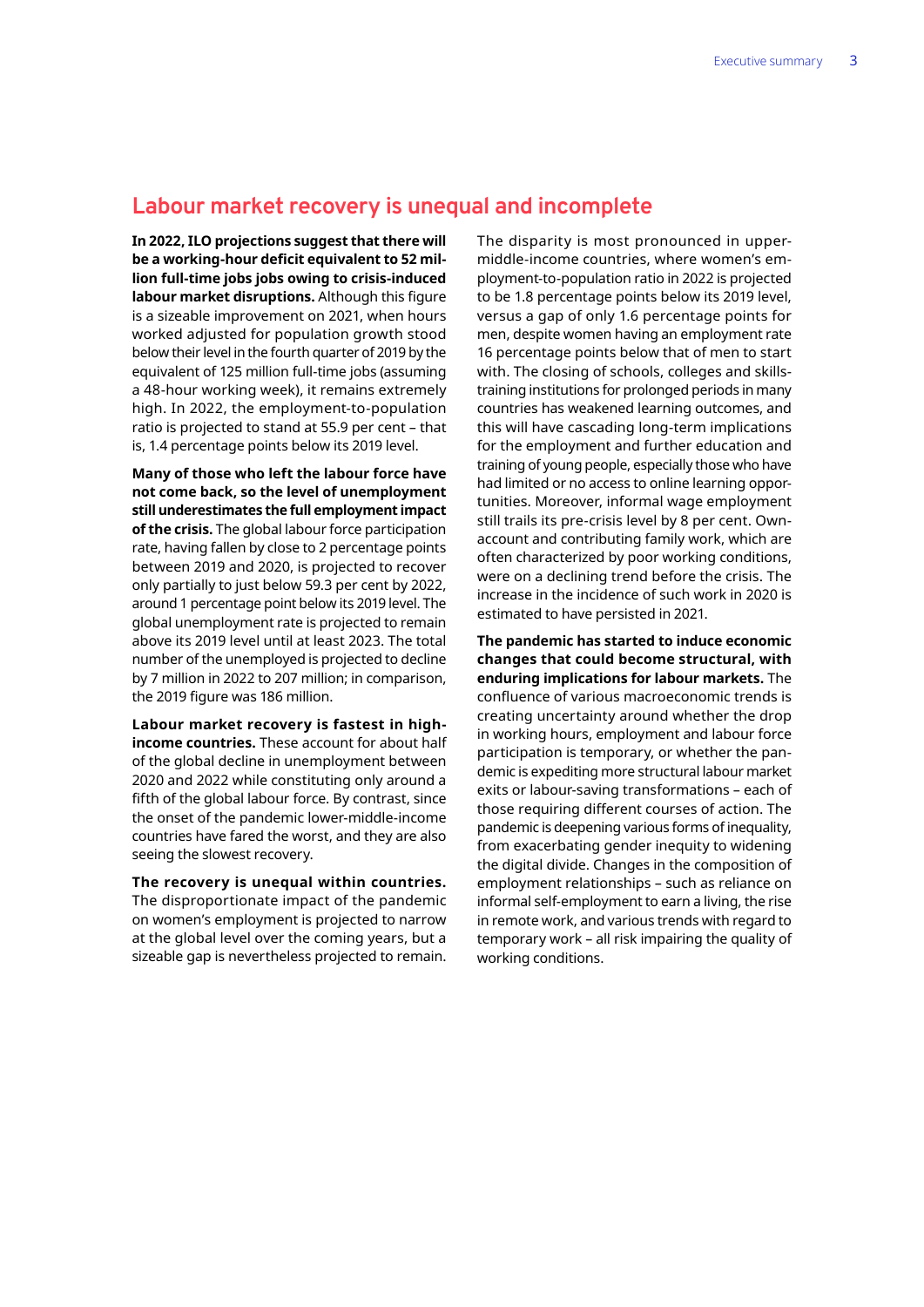#### **Temporary work as a buffer in times of economic uncertainty**

**Before the onset of the pandemic, temporary employment as a share of total employment had been increasing over time, though not uniformly across sectors and countries.** Temporary employment is largely structural and driven by the sectoral and occupational composition of the labour market; however, during crises, it tends to serve as a shock absorber as employers scale back on the use of temporary workers. Looked at in the longer term, temporary employment can negatively impact on the long-term productivity of firms through its effects on job retention, training and innovation. Workers are also adversely affected by temporary work, given the greater job and income insecurity and lower access to social protection.

**Temporary employment rates are higher in low- and middle-income countries (just over one third of total employment) than in highincome countries (15 per cent).** But the nature of temporary employment varies between developed and developing countries. In the former, although it may be an entry point into a more permanent position, or a flexible and strategic means of entering and engaging in the labour market, temporary workers lack job security and regular incomes and do not always fulfil the eligibility requirements for access to social protection or employment protection. For workers in the developing world, on the other hand, temporary work often comes in the form of informal employment with little

to no access to social protection systems and employment protection.

**Temporary workers suffered job losses at a higher rate than non-temporary workers at the beginning of the pandemic, but most economies have since seen a rise in newly created temporary jobs.** The net effect of these two trends is that the incidence of temporary work has tended to remain stable through the pandemic. The trends, based on limited available data, are not dissimilar from pre-crisis trends, highlighting the endemic churn of temporary workers before the crisis. Notably, however, over a quarter of those in temporary work in the early part of 2021 (in countries with available data) were previously in non-temporary jobs, which highlights the underlying economic uncertainty and associated employment insecurity at that time.

**In the early stages of the pandemic, in countries characterized by dual labour markets, informal employment did not play its traditional countercyclical role of absorbing displaced workers from the formal sector.** In many such countries informal workers were more likely than formal workers to lose their jobs or be forced into inactivity by lockdowns and other measures. As economic activity gradually resumed, informal employment, especially self-employment, has had a strong rebound and many informal workers have returned from inactivity.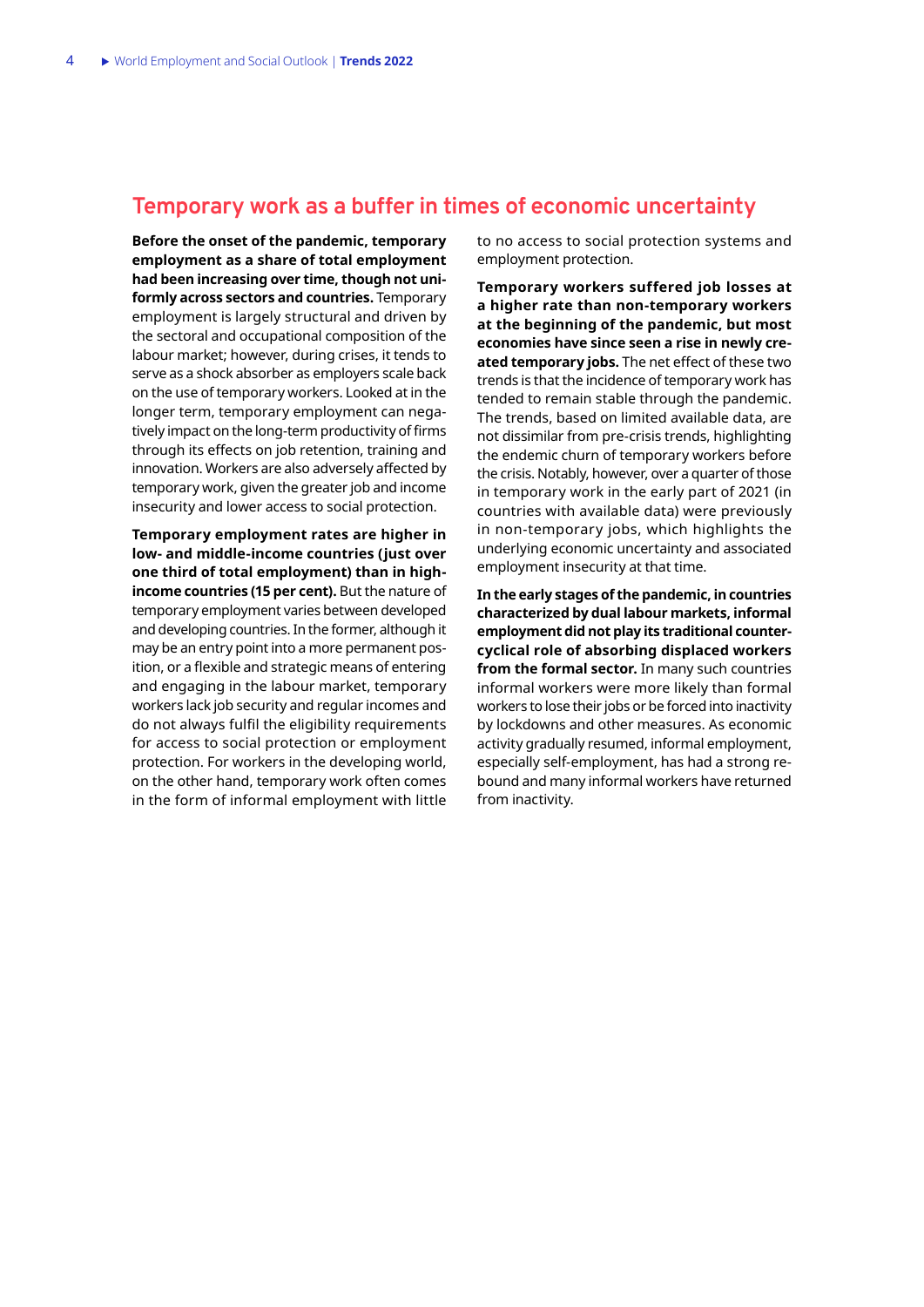## **Prevention of long-lasting damage requires a comprehensive human-centred policy agenda**

**At the International Labour Conference in June 2021, the ILO's 187 Member States discussed global, regional and national policy responses to the crisis.** At the close of their discussions, they adopted the Global Call to Action for a Human-Centred Recovery from the COVID-19 Crisis that is Inclusive, Sustainable and Resilient, emphasizing the need for a fully inclusive recovery based on accelerated implementation of the ILO Centenary Declaration for the Future of Work. This implies rebuilding the economy in ways that address systemic and structural inequalities and other long-term social and economic challenges, such as climate change, that pre-date the pandemic. The prerequisite for achieving such resilience is multilateral action and global solidarity – including with respect to vaccine access, debt restructuring, and facilitating a green transition. Failure to tackle these important policy challenges will result in yet another missed opportunity to set the world on a more equitable and sustainable trajectory.

**Achieving a human-centred recovery will require the successful implementation of four pillars:** inclusive economic growth and development; protection of all workers; universal social protection; and social dialogue. Each has a key part to play.

**Throughout the recovery period, macroeconomic policies will need to go beyond a countercyclical role, merely seeking a return to pre-crisis outcomes, since this would not address decent work deficits or leave countries any less vulnerable to future crises.** Fiscal policies must not only aim to protect jobs, incomes and employment, but also address structural challenges and root causes of decent work deficits across the world. Depending on country constraints and priorities, this will involve a mix of fiscal policies targeting the widespread creation of productive employment, supported by industrial policies, skills development and active labour market policies (including ones to bridge the digital divide), as well as sustained investment in universal social protection. Proactive macroeconomic policy has become even more critical as the pandemic's interaction with technology and other "megatrends" threatens to accelerate widening inequalities across and within economies.

**Extending and ensuring the protection of all workers entails guaranteeing fundamental rights at work, ensuring health and safety at the workplace and implementing a transformative agenda for gender equality.** The pandemic has revealed the vulnerability of many groups of workers – including essential, informal, self-employed, temporary, migrant, platform and low-skilled workers – who are often highly exposed to the health and labour market impacts of the crisis, and many of whom fall through gaps in social protection coverage across the world.

**Closing social protection gaps and providing universal access to comprehensive, adequate and sustainable social protection must remain a key priority.** Identifying equitable and sustainable financing for such systems in times of limited fiscal space requires multilateral action to complement domestic resource mobilization.

**Social dialogue has played a key role in the response to the pandemic, many policies and measures to limit job losses having resulted from tripartite discussions.** In the recovery period, social dialogue will remain crucial to finding solutions that are mutually beneficial to firms and workers and have positive macroeconomic repercussions and spillover effects. For social dialogue to play this role, the capacities of public administrations and employers' and workers' organizations to participate in such a process will need to be strengthened.